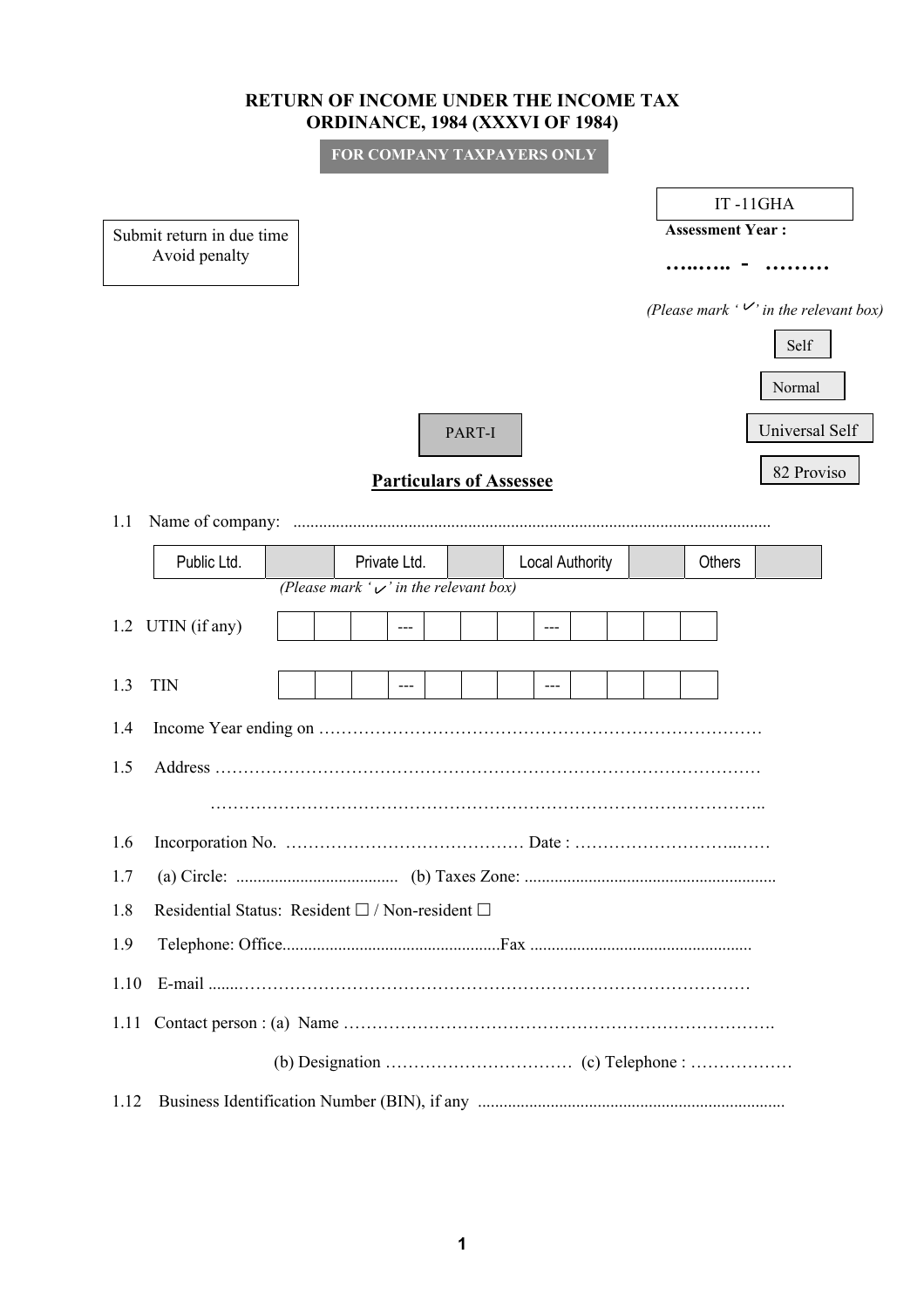| man i<br>---<br>--- |
|---------------------|
|---------------------|

## PART-II

# **A. Statement of Income of the Company**

| Line | Particulars of income                      | Taxable<br>income<br>(Tk) | Exempted/<br>Tax Holiday<br>income (Tk.) | Total income<br>(Tk.) |
|------|--------------------------------------------|---------------------------|------------------------------------------|-----------------------|
| 2.1  | Income from business or profession, u/s 28 |                           |                                          |                       |
| 2.2  | Capital gain income, u/s 31                |                           |                                          |                       |
| 2.3  | Interest on securities, u/s 22             |                           |                                          |                       |
| 2.4  | Income from house property, u/s 24         |                           |                                          |                       |
| 2.5  | Agricultural income, u/s 26                |                           |                                          |                       |
| 2.6  | Income from other sources, u/s 33          |                           |                                          |                       |
| 2.7  | <b>Total income</b>                        |                           |                                          |                       |
|      | (Line $2.1+2.2+2.3+2.4+2.5+2.6$ )          |                           |                                          |                       |

#### **B. Income tax payments of the Company**

| Line | Particulars                                   | Amount in taka |
|------|-----------------------------------------------|----------------|
| 2.8  | Total income (Line 2.7)                       |                |
| 2.9  | Income tax liability                          |                |
| 2.10 | Tax deducted/collected at source              |                |
| 2.11 | Advance tax                                   |                |
| 2.12 | Adjustment of tax refund (if any)             |                |
| 2.13 | Net tax payable ${Line 2.9-(2.10+2.11+2.12)}$ |                |
| 2.14 | Tax payment (As per line 2.13)                |                |

## **C. Particulars of Income/Expenses**

| Line | Particulars of income                                      | Current Year<br>(Tk.) | Previous Year<br>(Tk.) |
|------|------------------------------------------------------------|-----------------------|------------------------|
| 2.15 | Sales / Turnover / Receipts                                |                       |                        |
|      | Less: $VAT (if any)$                                       |                       |                        |
|      | Net Sales                                                  |                       |                        |
| 2.16 | Cost of Sales                                              |                       |                        |
| 2.17 | Gross Profit (Line 2.15-2.16)                              |                       |                        |
| 2.18 | Other Operating Income                                     |                       |                        |
| 2.19 | <b>Administrative Expenses</b>                             |                       |                        |
| 2.20 | Selling and Marketing Expenses                             |                       |                        |
| 2.21 | Other Operating Expenses                                   |                       |                        |
| 2.22 | Profit from Operations ${Line 2.17+2.18-(2.19+2.20+2.21)}$ |                       |                        |
| 2.23 | <b>Financial Expenses</b>                                  |                       |                        |
| 2.24 | Income from Associates / Subsidiaries                      |                       |                        |
| 2.25 | Profit before Tax (Line 2.22+2.24-2.23)                    |                       |                        |

*\* If needed use separate sheet*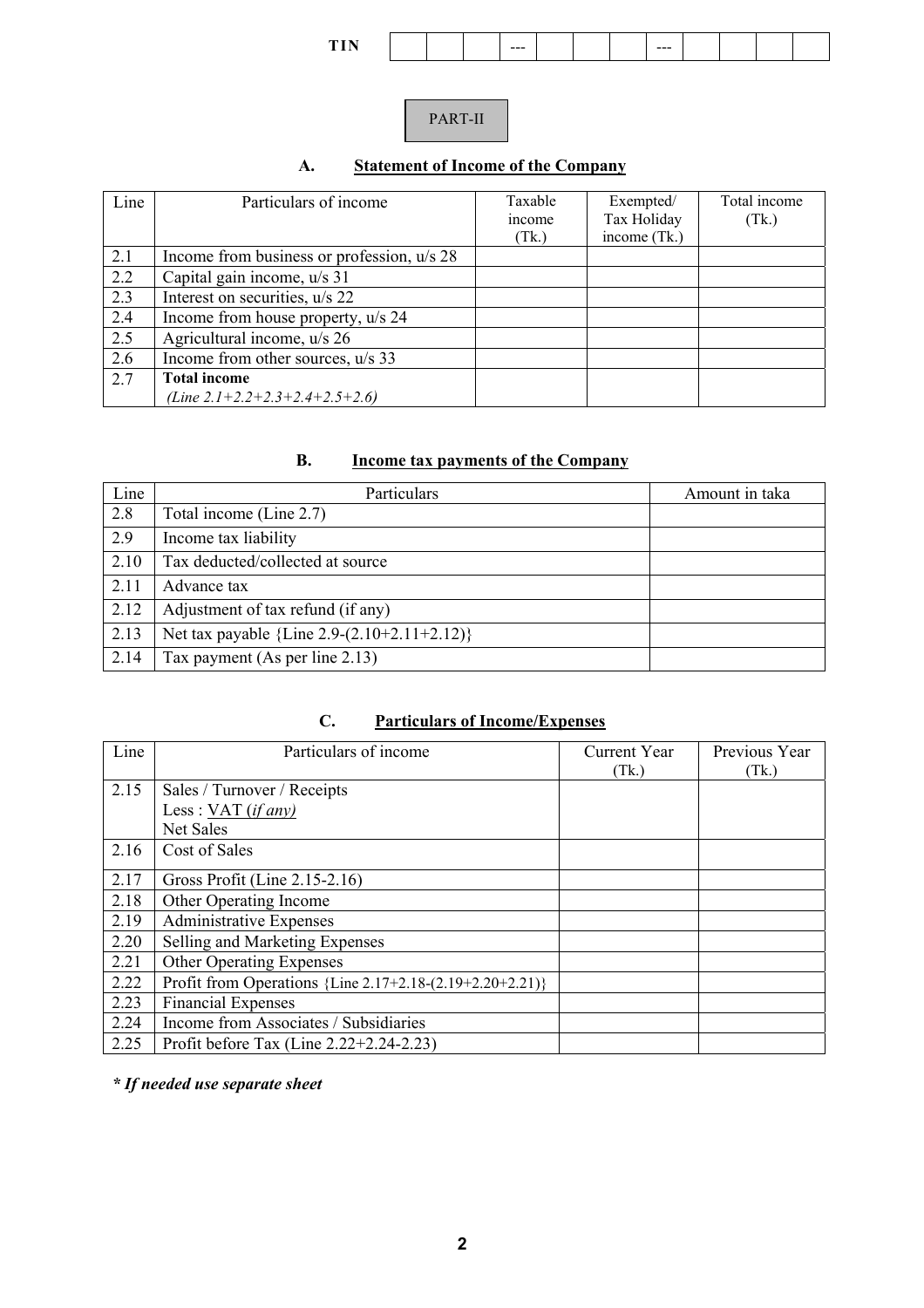PART-III

## **PARTICULARS OF BALANCE SHEET**

| Line             | <b>Assets</b>                                                            | <b>Current Year (Tk.)</b> | Previous Year (Tk.) |
|------------------|--------------------------------------------------------------------------|---------------------------|---------------------|
| 3.1              | Property, plant and equipment                                            |                           |                     |
| 3.2              | Goodwill                                                                 |                           |                     |
| 3.3              | Manufacturing license /Patent right /Franchise fee                       |                           |                     |
| 3.4              | Investments in Associate / Subsidiary company                            |                           |                     |
| 3.5              | Other financial assets                                                   |                           |                     |
| 3.6              | Total Non-Current Assets: (Line 3.1+3.2+3.3 +3.4+3.5)                    |                           |                     |
| 3.7              | Inventories                                                              |                           |                     |
| $\overline{3.8}$ | Trade and other receivables                                              |                           |                     |
| 3.9              | Advance, Deposits and Prepayments                                        |                           |                     |
| 3.10             | Cash / Bank and cash equivalents                                         |                           |                     |
| 3.11             | Other                                                                    |                           |                     |
| 3.12             | Total current assets (Line 3.7+3.8+3.9+3.10+3.11)                        |                           |                     |
| 3.13             | Total Assets (Line $3.6+3.12$ )                                          |                           |                     |
|                  | <b>Equity and Liabilities</b>                                            |                           |                     |
| 3.14             | Paid-up capital                                                          |                           |                     |
| 3.15             | Reserves & Surplus                                                       |                           |                     |
| 3.16             | Retained earnings                                                        |                           |                     |
| 3.17             | Total equity capital (Line $3.14+3.15+3.16$ )                            |                           |                     |
| 3.18             | <b>Bonds</b> / Debentures                                                |                           |                     |
| 3.19             | Long term borrowings                                                     |                           |                     |
| 3.20             | Others                                                                   |                           |                     |
| 3.21             | Total Non-current liabilities (Line $3.18 + 3.19 + 3.20$ )               |                           |                     |
| 3.22             | Short term borrowings                                                    |                           |                     |
| 3.23             | Creditors/Payables                                                       |                           |                     |
| 3.24             | Provisions                                                               |                           |                     |
| 3.25             | Others                                                                   |                           |                     |
| 3.26             | Total Current liabilities $(\overline{\text{Line 3.22+3.23+3.24+3.25}})$ |                           |                     |
| 3.27             | Total Equity and Liabilities (Line 3.17+3.21+3.26)                       |                           |                     |

*\* If needed use separate sheet*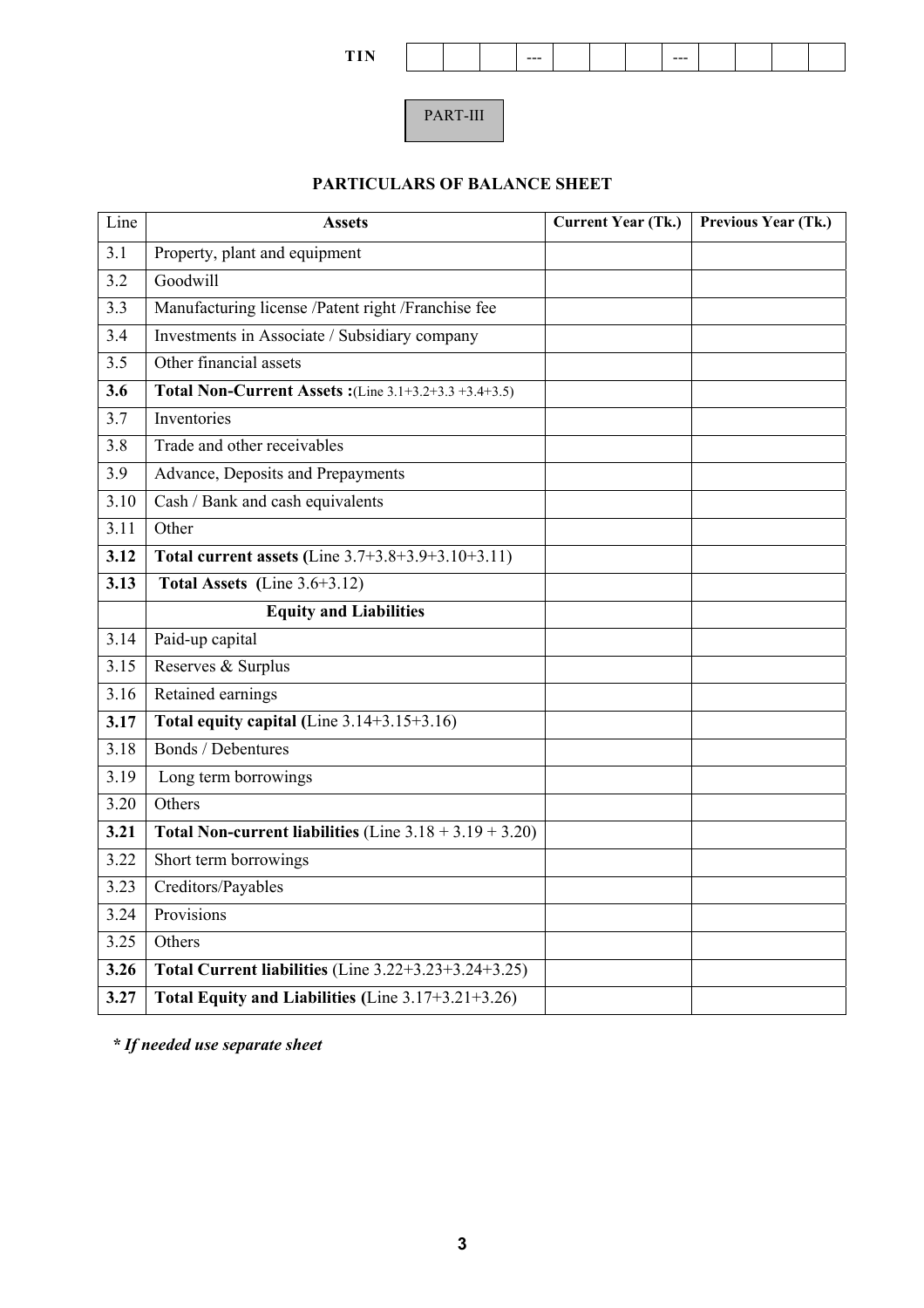| -- |  | --- |  | --- |  |  |
|----|--|-----|--|-----|--|--|
|    |  |     |  |     |  |  |

PART-IV

#### **A. Statement of Withholding taxes** *(see Chapter VII of Income Tax Ordinance, 1984)*

| Line | Heads of Expenses                         | Expenses Claimed (Tk.) | <b>Tax Deducted</b><br>at source (Tk.) |
|------|-------------------------------------------|------------------------|----------------------------------------|
| 4.1  | <b>Salaries</b>                           |                        |                                        |
| 4.2  | Contractors / Suppliers                   |                        |                                        |
| 4.3  | Fees for Professional, technical services |                        |                                        |
| 4.4  | House Rent                                |                        |                                        |
| 4.5  | Commission, discount or fees              |                        |                                        |
| 4.6  | Savings deposits and fixed deposits       |                        |                                        |
| 4.7  | Insurance commission                      |                        |                                        |
| 4.8  | Dividend                                  |                        |                                        |
| 4.9  | Foreign Buyer Commission                  |                        |                                        |
| 4.10 | Payment to non-residents etc.             |                        |                                        |
| 4.11 | Others (if any)                           |                        |                                        |

*\*If needed use separate sheet* 

#### **B. Particulars of Shareholder Directors of the Company**

*(to be filled in by the assessee as necessary)*

| Line | <b>Shareholder Directors' Name</b> | Address | No. of Shares<br>TIN / UTIN |  |  |
|------|------------------------------------|---------|-----------------------------|--|--|
|      |                                    |         |                             |  |  |
|      |                                    |         |                             |  |  |
|      |                                    |         |                             |  |  |
|      |                                    |         |                             |  |  |
|      |                                    |         |                             |  |  |
|      |                                    |         |                             |  |  |

*\*If needed use separate sheet* 

#### **C. Particulars of Bank Accounts**

*(to be filled in by the assessee as necessary)*

| Line | Name of the Bank | <b>Branch</b> | Account<br>Number | Remarks |
|------|------------------|---------------|-------------------|---------|
|      |                  |               |                   |         |
|      |                  |               |                   |         |
|      |                  |               |                   |         |
|      |                  |               |                   |         |

*\*If needed use separate sheet* 

### **D. Particulars of Related Parties /Subsidiary and Associated Companies/Directors/Managers**

*(to be filled in by the assessee as necessary)*

| Line | Name of the Company/<br>Directors/Managers | TIN / Zone | % held in paid<br>up capital | Names of common<br>directors or major share<br>holders <sup>1</sup> | Any financial/ business<br>Transactions held <sup>2</sup><br>Yes/No. |  |
|------|--------------------------------------------|------------|------------------------------|---------------------------------------------------------------------|----------------------------------------------------------------------|--|
|      |                                            |            |                              |                                                                     |                                                                      |  |
|      |                                            |            |                              |                                                                     |                                                                      |  |
|      |                                            |            |                              |                                                                     |                                                                      |  |
|      |                                            |            |                              |                                                                     |                                                                      |  |

1 In case of Associated companies only.

2 Include Guarantee given to third party by the company for the subsidiary and associated company. *\*If needed use separate sheet*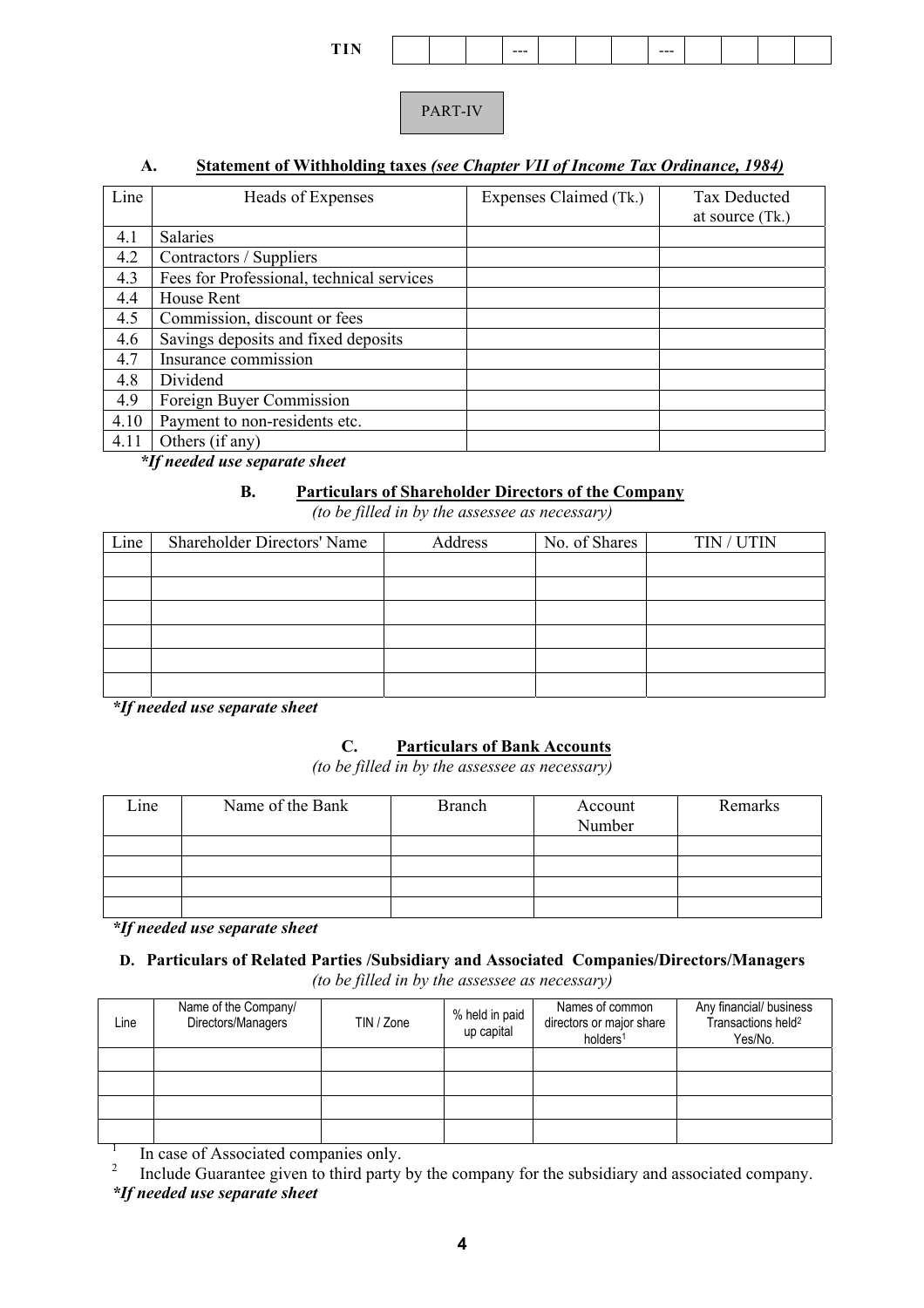| TIN<br>--<br>- |  | $- - -$ |  | ---<br>$- - -$ |  |  |
|----------------|--|---------|--|----------------|--|--|
|                |  |         |  |                |  |  |

## **Verification**

| I                                                                                                       |                                 |
|---------------------------------------------------------------------------------------------------------|---------------------------------|
|                                                                                                         |                                 |
| declare that to the best of my knowledge and belief the information given in this return and statements |                                 |
| and documents annexed herewith is correct and complete.                                                 |                                 |
|                                                                                                         |                                 |
|                                                                                                         |                                 |
|                                                                                                         |                                 |
|                                                                                                         | Signature                       |
|                                                                                                         |                                 |
|                                                                                                         |                                 |
|                                                                                                         | (Name in block letters)         |
|                                                                                                         | Designation and Seal            |
|                                                                                                         |                                 |
|                                                                                                         |                                 |
| <b>Acknowledgement Receipt</b>                                                                          |                                 |
| <b>Taxes Zone-</b>                                                                                      |                                 |
| Circle-                                                                                                 |                                 |
| Date of receipt of return:                                                                              | Serial No. in Return Register:  |
|                                                                                                         |                                 |
|                                                                                                         |                                 |
| Received the<br>Self<br>Normal<br><b>Universal Self</b>                                                 | Income Tax Return<br>82 Proviso |
|                                                                                                         |                                 |
|                                                                                                         |                                 |
| TIN:<br>---<br>$---$                                                                                    |                                 |
|                                                                                                         |                                 |
|                                                                                                         |                                 |
| UTIN:<br>$---$<br>$---$                                                                                 |                                 |
|                                                                                                         |                                 |

**Shown in Return: Total Income: Tk. ............................. Tax paid: Tk. ..............................** 

 Signature of Receiving officer with seal